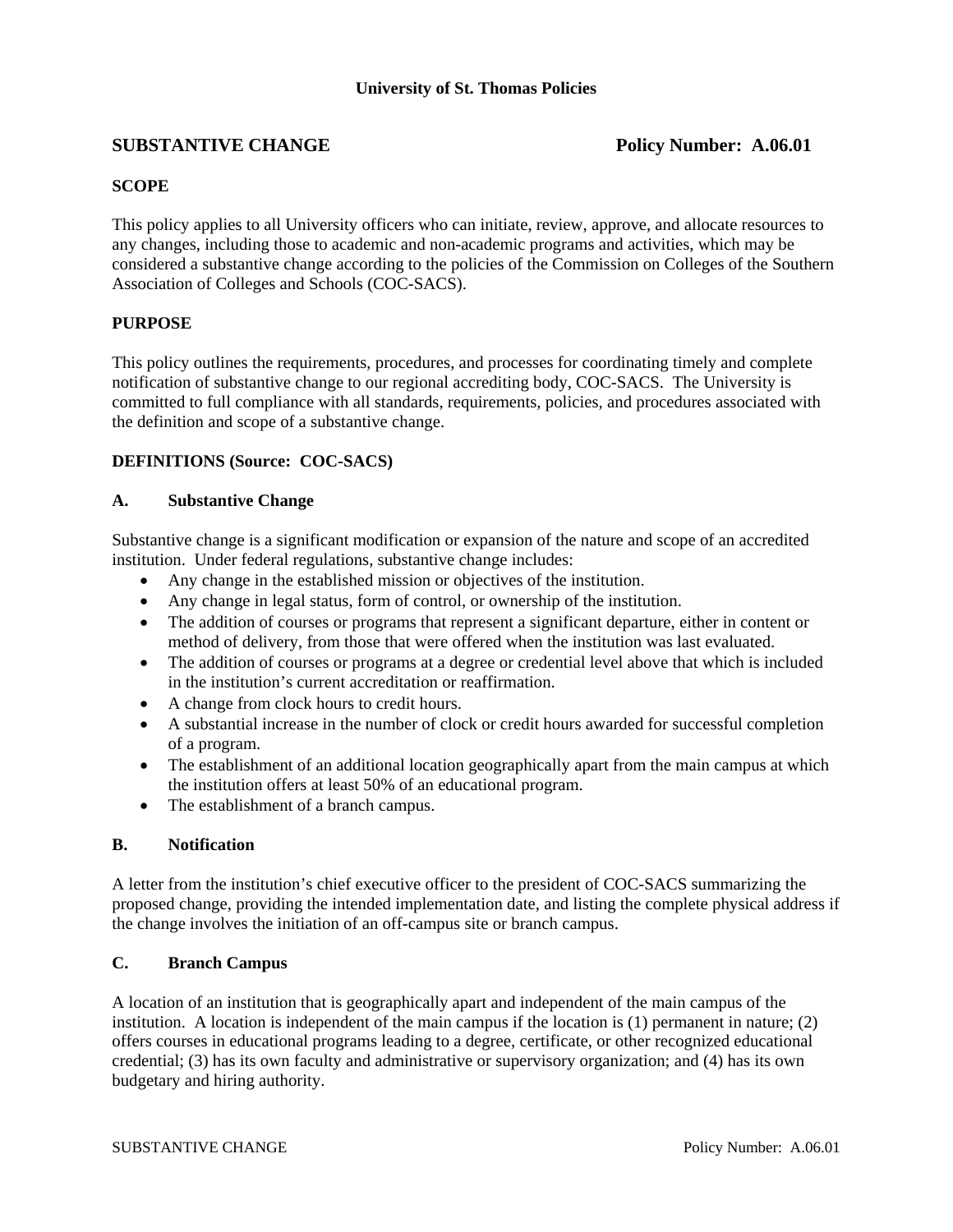## **D. Distance Learning**

A formal educational process in which the majority of the instruction in a course occurs when students and instructors are not in the same place. Instruction may be synchronous or asynchronous. A distance education course may employ correspondence study, or audio, video, or computer technologies.

### **E. Mergers and Consolidations**

A consolidation is the combination or transfer of the assets of at least two distinct institutions (corporations) to that of a newly-formed institution (corporation). A merger is the acquisition by one institution of another institution's assets. Consolidations and mergers are considered substantive changes requiring review by COC-SACS.

### **F. Off-Campus Site**

A campus location providing educational course and/or program offerings that is at a different address than the main campus location.

### **G. Accreditation Liaison**

The person responsible for ensuring the timely submission of annual institutional profiles and other reports as requested by COC-SACS. With the chief executive officer, the accreditation liaison is responsible for the accuracy of all information submitted to COC-SACS and for ensuring ongoing compliance with COC-SACS standards, policies, and procedures beyond reaffirmation. The Vice President for Academic Affairs (VPAA) is the COC-SACS accreditation liaison for the University of St. Thomas.

## **POLICY AND PROCEDURE**

#### **01. Curriculum Changes**

Any potential curriculum change that could be deemed substantive (as defined herein) must be submitted in writing by the applicable Dean to the VPAA. If the change is substantive, the VPAA will notify the Dean and outline the approval process specific to the substantive change. The Dean in coordination with the Department Chair/Program Director prepares the necessary documentation and forwards it to the VPAA. The VPAA reviews the documentation and prepares the President's cover letter and package to be sent to COC-SACS. With the approval of the President, the final package consisting of the President's cover letter and all required documentation is submitted to COC-SACS. A copy will be kept on file in the Office of Academic Affairs.

Once approval is received from COC-SACS, the program change is implemented. At this time, classes can be scheduled accordingly and marketing activities can begin.

#### **02. New Facilities or Instructional Sites**

Consistent with COC-SACS substantive change policy, the University of St. Thomas must ensure that the name and address of every instructional site at which it offers class credit is reported to COC-SACS. When a new facility or instructional site is approved by the University, further action depends on the percentage of credits toward the program that a student may earn at the new facility or instructional site as follows: (1) 25-49% – the President will notify COC-SACS at least 6 months prior to implementation;

#### SUBSTANTIVE CHANGE Policy Number: A.06.01